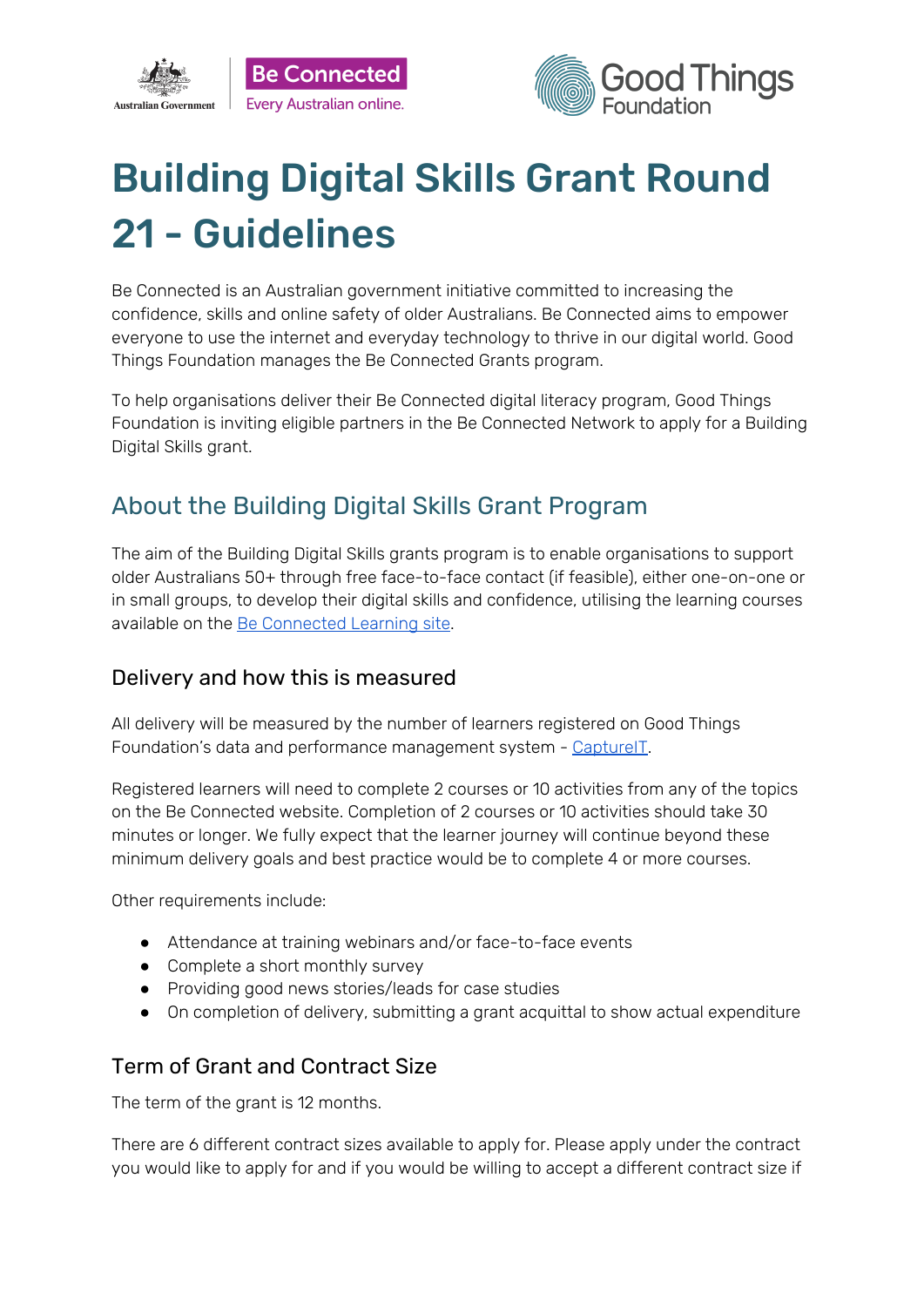you are not successful with your first choice. Please be honest when answering this question as it will help us with assessment and allocation.

Successful applicants will be expected to meet the following requirements as part of the funding program:

### Standard Contracts

| Contract size                                                                         | \$2,500 | \$5,000 | \$10,000 | \$15,000 |
|---------------------------------------------------------------------------------------|---------|---------|----------|----------|
| Number of<br>Older<br>Australians<br>supported to<br>gain digital<br>literacy skills* | 50      | 100     | 200      | 300      |

### Specialist Contracts

| Contract size                                                                         | \$2,500 | \$5,000 |
|---------------------------------------------------------------------------------------|---------|---------|
| Number of<br>Older<br>Australians<br>supported to<br>gain digital<br>literacy skills* | 25      | 50      |

\*Learners must be registered on CaptureIT and complete at least 2 courses or 10 activities within the 12 month term of the grant.

To check if you qualify for a Specialist contract, please use the **Doctor [Connect](https://www.health.gov.au/resources/apps-and-tools/health-workforce-locator/health-workforce-locator) website** to enter the location you will deliver your project. Select the tickbox "ASGS 2016" and enter your organisation's address in the "find address" dropbox and click "Search location".

If your location is categorised as one of the following, you can apply for a specialist contract:

- Outer Regional (RA 3)
- Remote (RA 4)
- Very Remote (RA 5)

If your location is categorised as being located in *Major Cities* (RA 1) or *Inner Regional* (RA 2), you do not qualify to apply for a Specialist contract.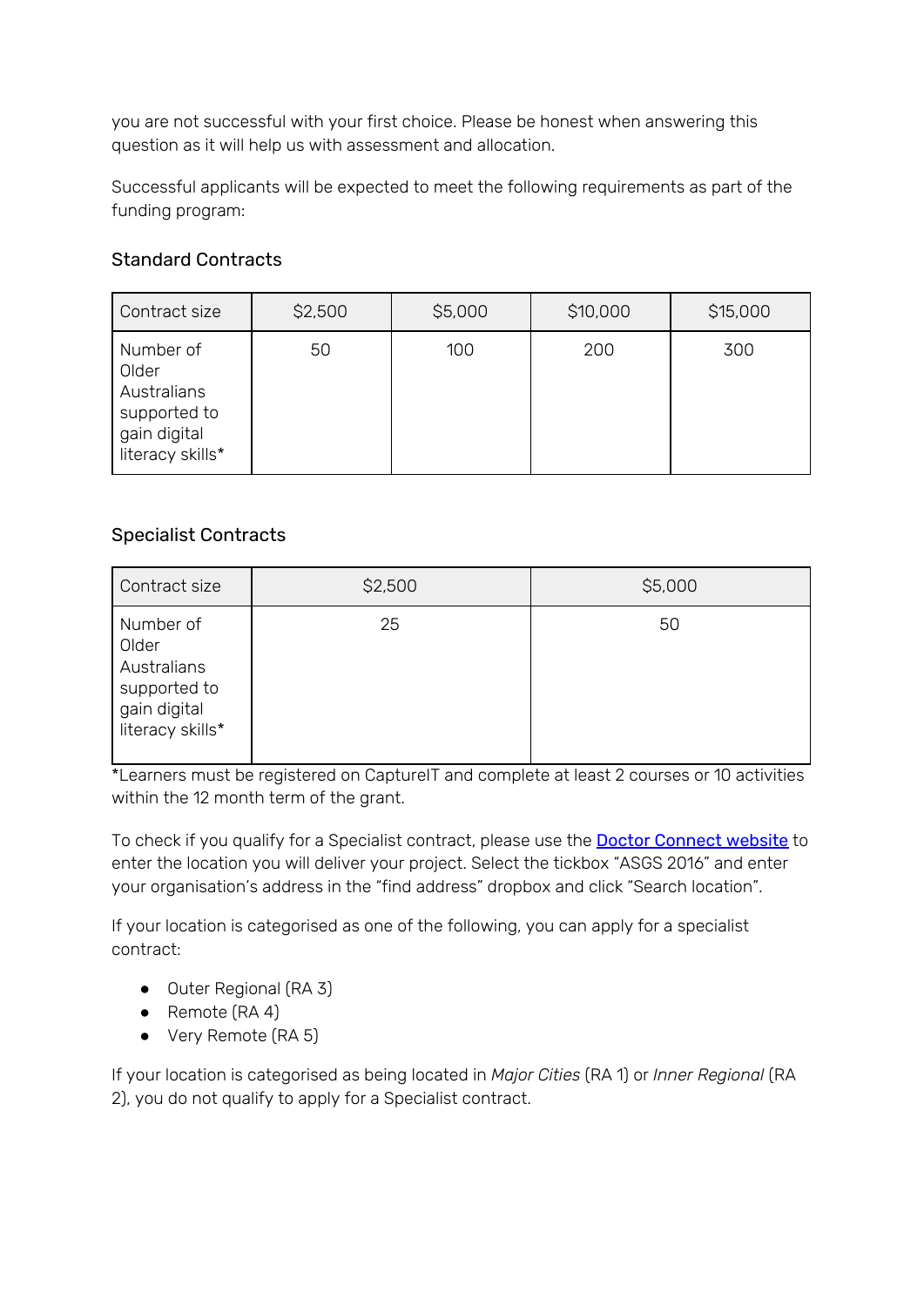Note:

- 1. If you select the wrong category and are successful, we will amend your contract to the correct region and you will be notified via your notification email.
- 2. You will be required to register the required number of learners listed in the above table within the 12 month term of the grant.

# **Eligibility**

Organisations who would like to apply for a Building Digital Skills grant must:

- Be a registered Network Partner within the Be Connected Network
- Provide an ABN number (if applying for a \$5,000 grant or greater)
- Have public liability insurance
- Have acquitted previous grant/s awarded by Good Things Foundation

## Organisations new to the Be Connected Network

Network Partners applying for their first Be Connected Building Digital Skills grant can only apply for a \$2,500 grant in the first instance. They will be eligible for a second grant once they have met 80% of their learner registration requirement and have submitted a satisfactory financial acquittal of their grant.

## Existing Network Partners

Network Partners in receipt of an Activation or Building Digital Skills grant who wish to expand the reach of their digital literacy program can apply for a Building Digital Skills grant once they have met 80% of their learner registration requirement.

Network Partners will be limited to two Building Digital Skills grants in any 12 month period.

# What do I have to do for the grant?

Each organisation receiving a Building Digital Skills grant will be required to:

- Support older Australians aged 50+ gain basic digital literacy skills and confidence through free face-to-face contact (if feasible), either one-on-one or in small groups (you can learn more about how to deliver a digital literacy program in our [Delivering](https://zoom.us/webinar/register/6015796472426/WN_D_OZAjh8S7yT39JoGBvsPg) Digital Skills webinar)
- Utilise the learning courses available on the Be [Connected](https://beconnected.esafety.gov.au/topic-library) Learning site to teach older Australians digital skills
- Ensure learners attending a digital literacy skills session complete a sign-in form
- Register the required number of learners on CaptureIT
- Attend our learner [management](https://zoom.us/webinar/register/6015796471678/WN_J2x9_cS0RFuvUzL_PpWTYw) webinar within one month of being notified of funding (not applicable for Network Partners who have already attended a learner management webinar)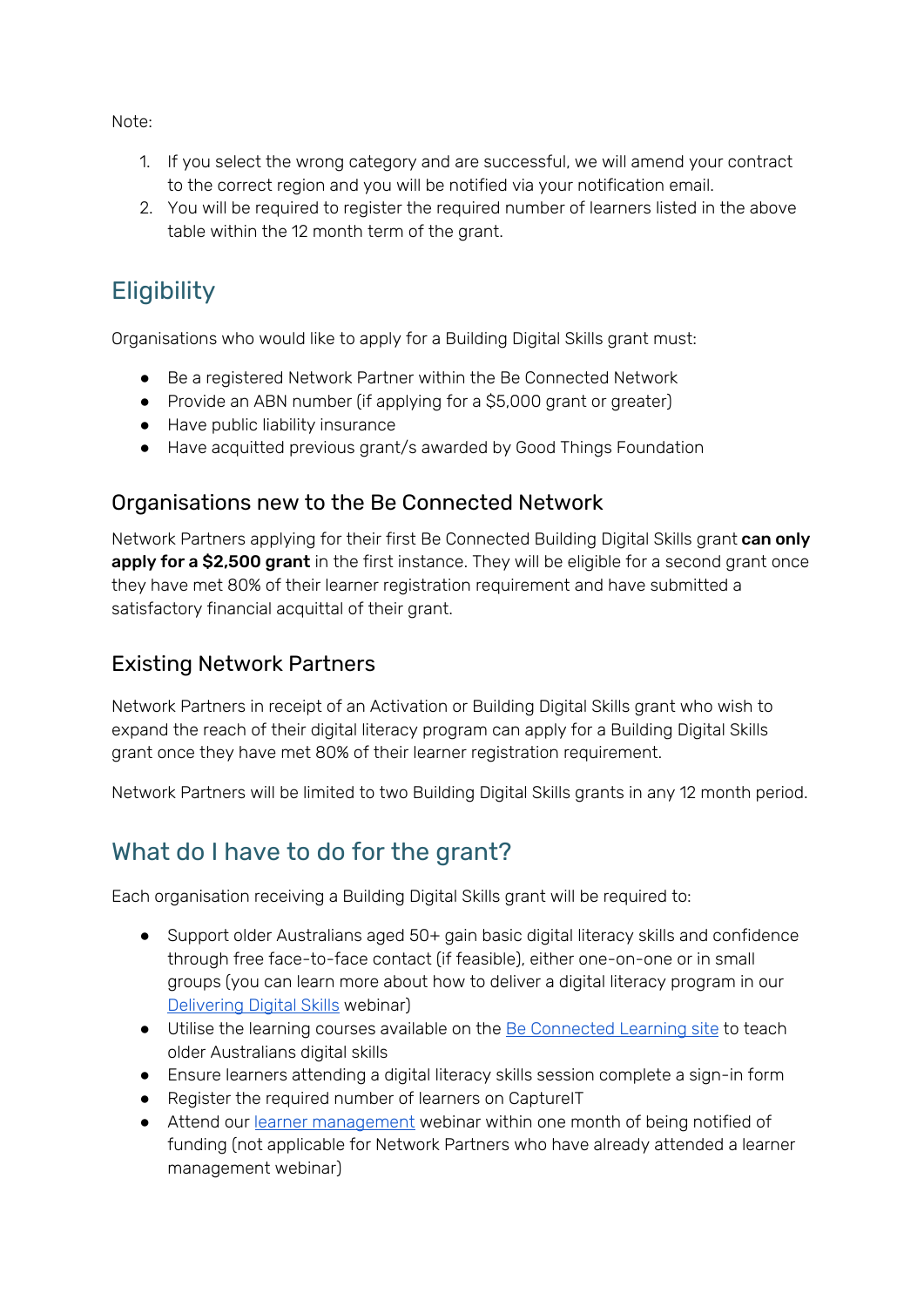- Complete a short monthly survey
- Be prepared to share learner journeys and good news stories so that Good Things Foundation can create case studies
- On completion of delivery, submit a financial acquittal to show actual expenditure

# What can the grant be used for?

The funding can be spent on activities that can be justified as supporting older Australians to gain basic digital skills and confidence such as:

- New devices including computers, laptops, tablets
- Upgrading software for devices
- Internet fees
- Digital mentor expenses, including training to be a digital mentor
- Printing of learning materials for older Australian learners
- Police checks for all staff and mentors involved in delivering the Be Connected program
- Marketing/promotional costs

Exclusions:

● Funding cannot be used for capital works (building or construction materials)

# Notification and Payment

All Network Partners will be notified on the outcome of their application via email within two weeks of the application closing date.

If your proposal is successful, the full amount of the grant, plus GST if applicable, will be transferred to your nominated bank account, once a contract has been accepted online and an invoice has been emailed to [connect@goodthingsfoundation.org](mailto:connect@goodthingsfoundation.org).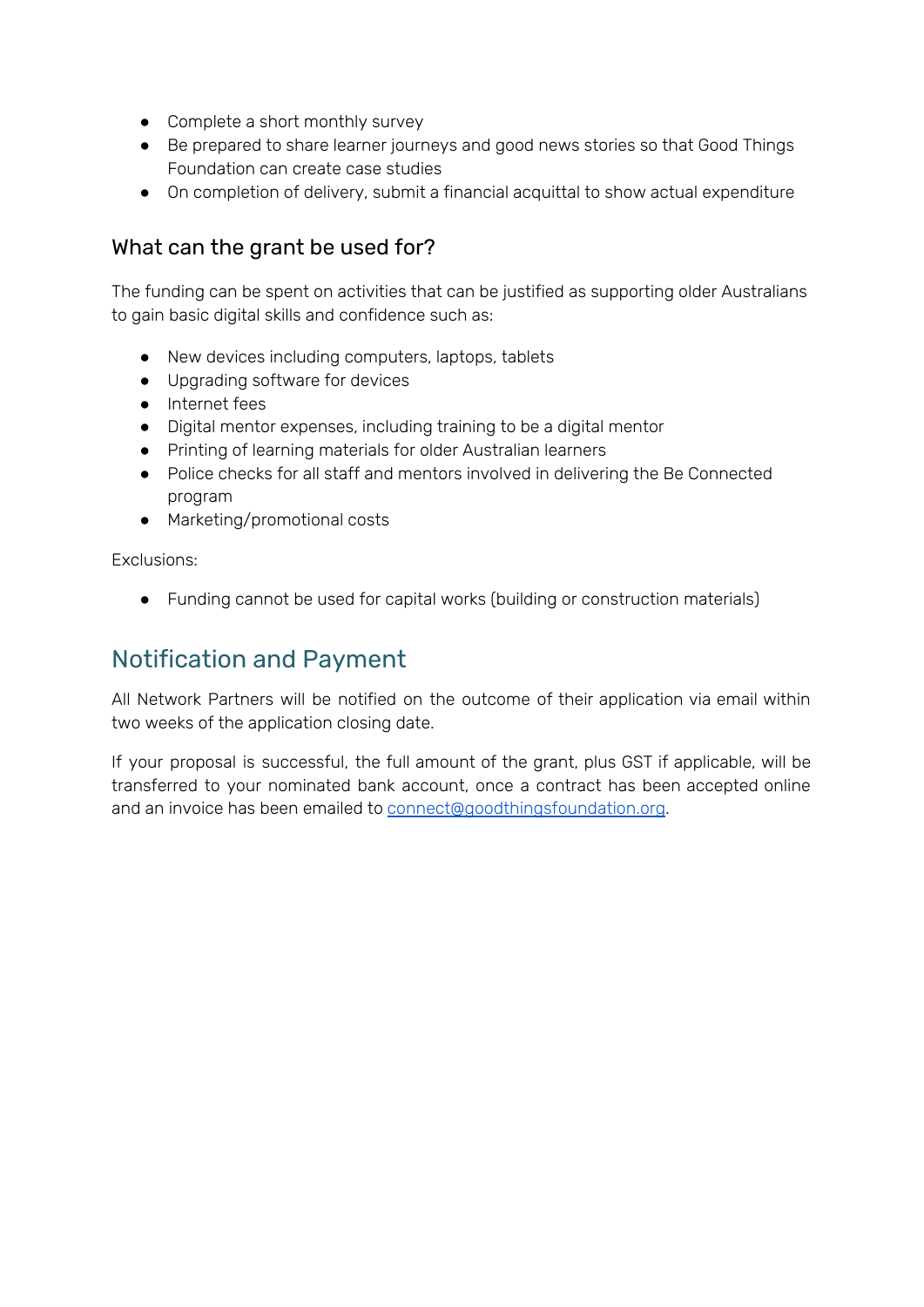# Project timeline

| Round    | <b>Application period</b>                                | <b>Notification of</b><br>results | <b>Payments</b><br>released* | Delivery start &<br>finish date        |
|----------|----------------------------------------------------------|-----------------------------------|------------------------------|----------------------------------------|
| Round 21 | 8 February 2021 -<br>26 February 2021 at<br>23:45 (AEDT) | 12 March 2021                     | 22 March 2021                | 1 April 2021 - 31<br><b>March 2022</b> |

\*Payments will take around 3 working days to reach the nominated bank account.

# Grant Acquittal and Monitoring

On completion of your project, you must submit a financial acquittal accounting for expenditure of grant funds - you will need to keep receipts of all grant expenditure. The financial acquittal will be due within a month after the grant term ending.

Good Things Foundation staff may also visit Network Partners during the project to review compliance with the grant terms and conditions. You must keep and make available for us on request, receipts of all grant expenditure, hard copies of signing in sheets and marketing material, which must be kept until six months after the contract has ended.

We will provide you with reasonable notice of any compliance visit.

# Grant Terms and Conditions

Please ensure you have read the grant Terms and [Conditions](https://www.beconnectednetwork.org.au/sites/default/files/2021-02-02_round_21_-_be_connected_building_digital_skills_2020_21_terms_and_conditions.pdf) before you commence your application.

# How do I apply?

Applicants need to log in to the Be [Connected](https://www.beconnectednetwork.org.au/be-connected-network/apply-for-a-grant) Network Partner site and submit their application online.

# Points to note

Organisations need to be a part of the Be Connected Network to apply for a Building Digital Skills grant. If you are not yet a Network Partner, you can join using the *[Joining](https://www.beconnectednetwork.org.au/join-the-network-step-1) the* [Network](https://www.beconnectednetwork.org.au/join-the-network-step-1) page on our website. You can apply for the Building Digital Skills grant as soon as you submit the Join the Network form. Newly joined Network Partners will receive a phone call from one of our team members to welcome you to the Network and help process your application. There is no need to hold off on your Building Digital Skills grant application before this phone call.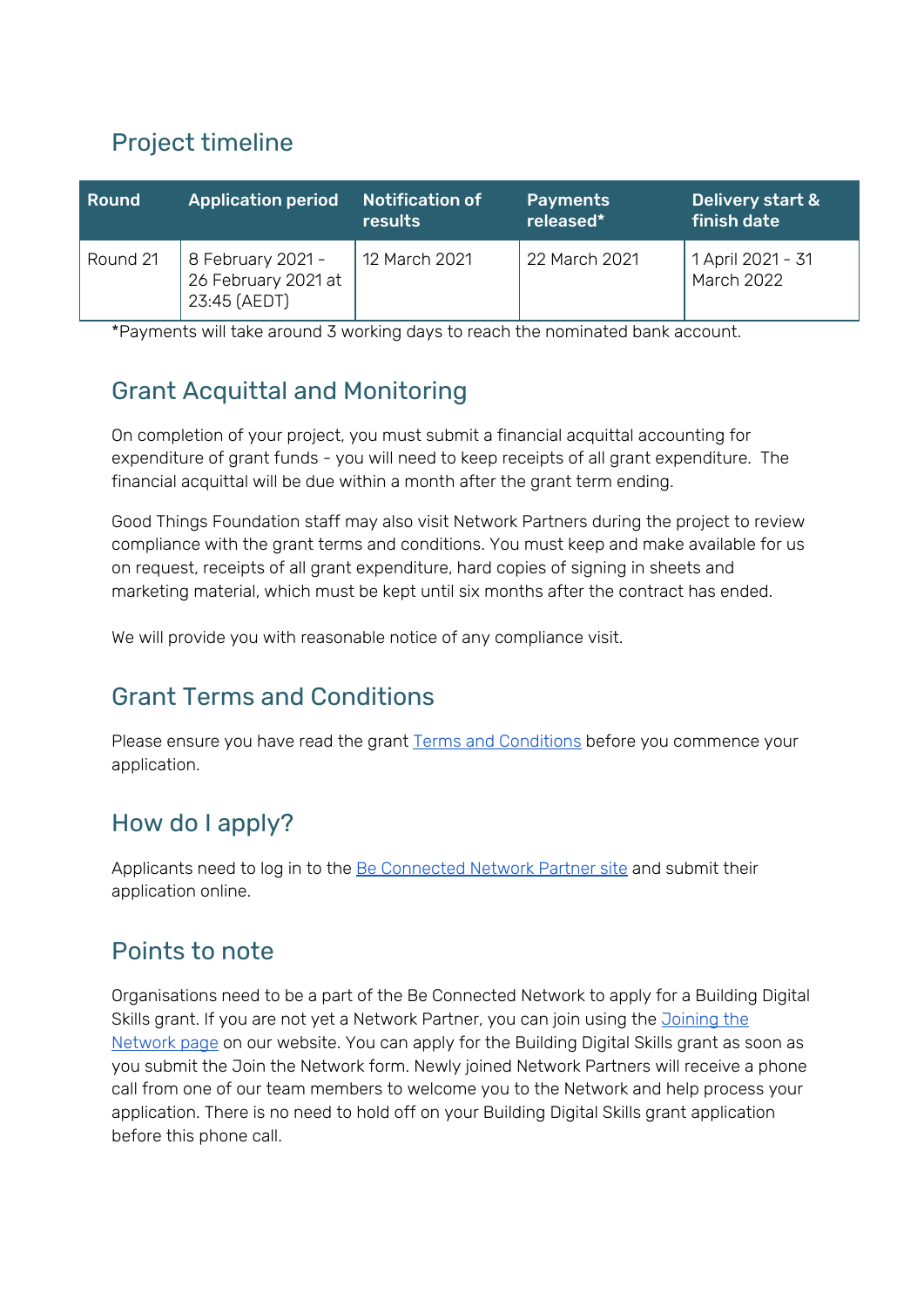# Application form

# Step 1 - Accessing application form

Please select your organisation from the drop down box - the organisation you select is the organisation you are applying for funding for. In this section you should only be able to see the organisations that are attached to your account - *Please note that you need to have your browser set to accept cookies*.

There are 6 different contract sizes available:

- 1. Round 21 Be Connected, Building Digital Skills 2020/21 \$2,500 (to support 50 learners)
- 2. Round 21 Be Connected, Building Digital Skills 2020/21 \$2,500 Specialist (to support 25 learners in outer-regional, rural and remote areas )
- 3. Round 21 Be Connected, Building Digital Skills 2020/21 \$5,000 (to support 100 learners)
- 4. Round 21 Be Connected, Building Digital Skills 2020/21 \$5,000 Specialist (to support 50 learners in outer-regional, rural and remote areas)
- 5. Round 21 Be Connected, Building Digital Skills 2020/21 \$10,000 (to support 200 learners)
- 6. Round 21 Be Connected, Building Digital Skills 2020/21 \$15,000 (to support 300 learners)

Please apply under the contract you would like to apply for.

### Step 2 - Application questions

#### **Organisation Details** (this section will be pre-populated)

- Organisation ID:
- Organisation Name:
- ABN:

#### **Contact Details** (this section will be pre-populated)

- First Name:
- Last Name:
- Email:

#### **How did you hear about this funding opportunity?** (dropdown box, please select from the following)

- Twitter
- Facebook
- Google search
- Linkedin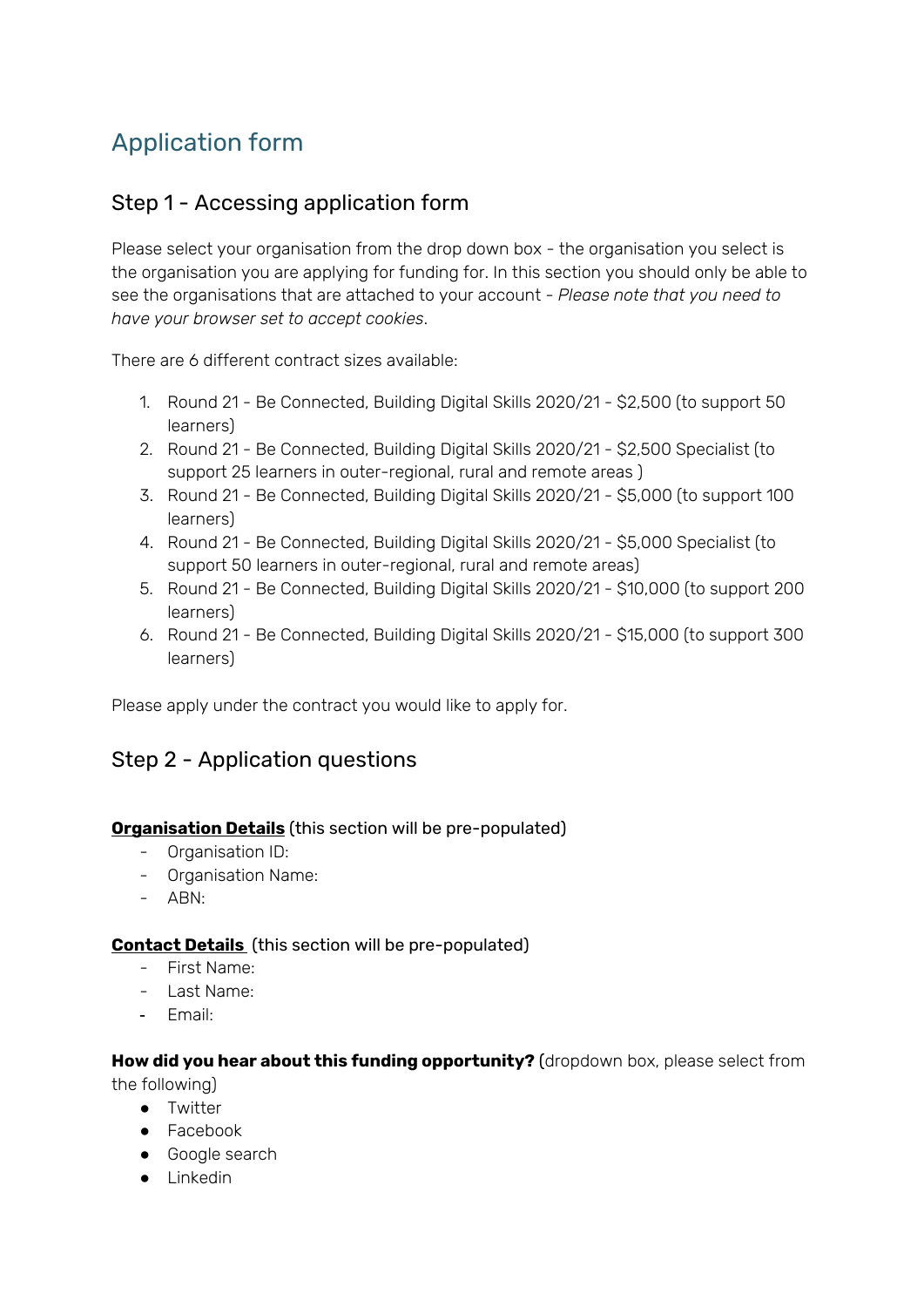- Good Things Foundation (e.g. newsletter)
- Other funding site (e.g. Community Grants Hub)
- other

#### **Rationale for the Project**

- **Which beneficiary group(s) does your project seek to support?** (drop down box, please select one or more from the following)
- Aboriginal and Torres Strait Islander people
- Culturally and linguistically diverse individuals
- $\bullet$  Older people (aged 50+)
- People with chronic/life limiting health conditions
- People with learning disabilities
- People with mental health conditions mild
- People with mental health conditions moderate
- People with mental health conditions severe
- People with sensory impairments
- Physically disabled people
- **What specific issue or problem will your project address?**

*This question has a 100 word limit*

### - **What evidence (local/regional/national) have you got to support the need for this project?**

*This question has a 100 word limit*

#### **Delivery**

**- Outline your experience in delivering similar projects or working with people in similar places, or similar cohorts** (In your response please provide evidence of your organisation's capacity to register the required number of learners. We want you to be specific on how you will engage learners - mention the size of your demographic/target audience eg. you have 300 older Australians who already access your services, what networks/organisations you will work with to engage with new seniors. )

*This question has a 100 word limit*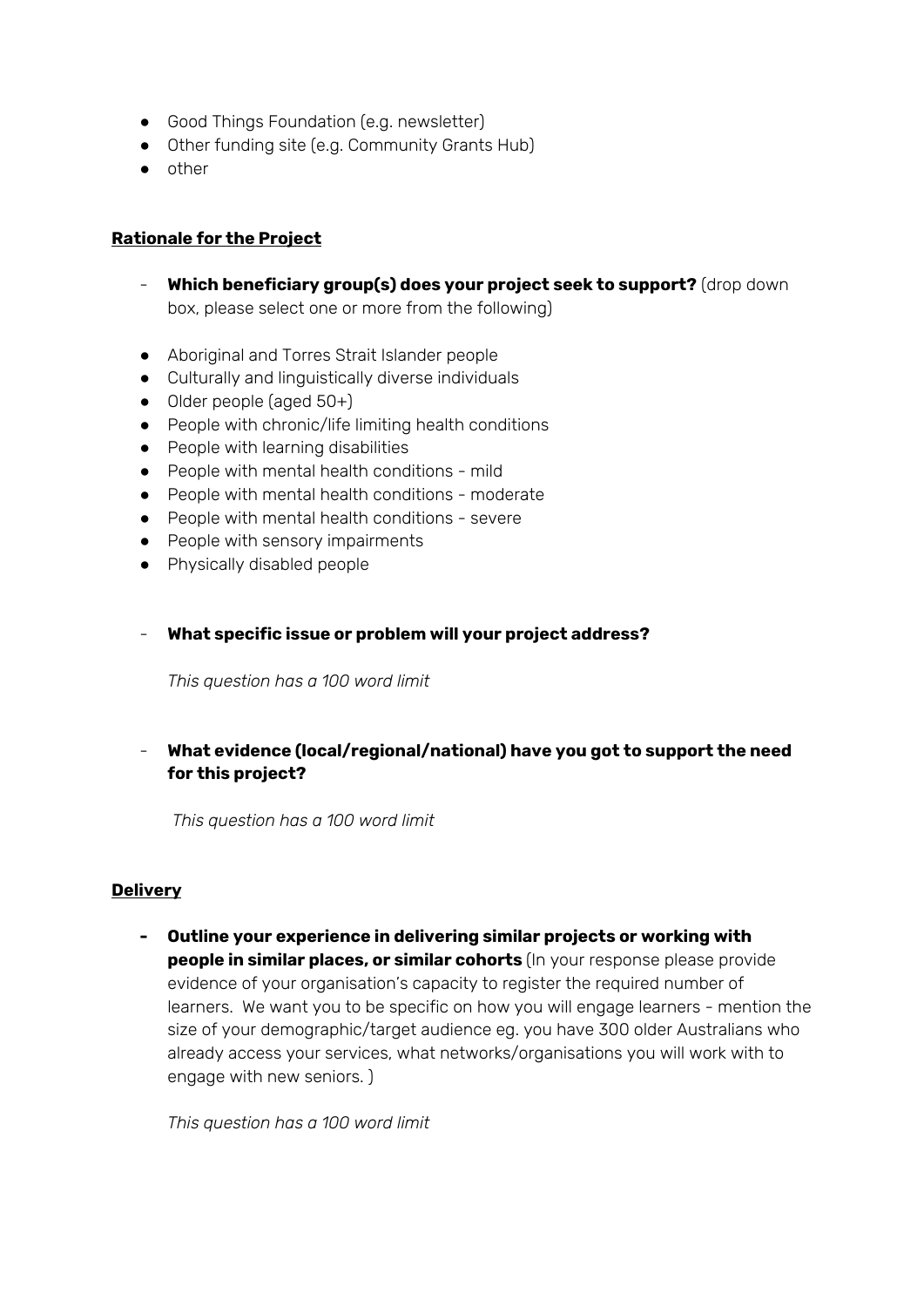### **- Please outline the project's staffing and management, including key roles and responsibilities. Include information on how volunteers will be engaged in the project if applicable**

*This question has a 100 word limit*

### **- Please outline the marketing strategies you will use to promote your project**

In this answer we want to know:

- What marketing strategies you will use to engage with older Australians to encourage them to attend your digital literacy sessions
- Which partners you already work with or plan to work with and how they will support your delivery
- Any specific campaigns you would plan or already have planned e.g. events during Adult learners week or Seniors week

*This question has a 200 word limit*

**- Please upload a detailed Project Plan** (you can access a project plan template [here](https://www.beconnectednetwork.org.au/sites/default/files/project_plan_template_-_building_digital_skills.docx))

We want you to outline how you will deliver free face-to-face (if feasible) support sessions. The project plan should include:

- What you plan to do and how (Activities) and what effect this will have (outcomes)
- How you will embed the learning courses available on the Be Connected learning site
- How many free one-on-one or small group sessions you will run each month?

*This question has a 200 word limit*

#### **Impact and Assessment**

**- Please describe what outcomes you hope to achieve and how you will measure them**

In this answer we are looking for:

● How you will establish a baseline (the situation before the project began) against which the impact of the project can be compared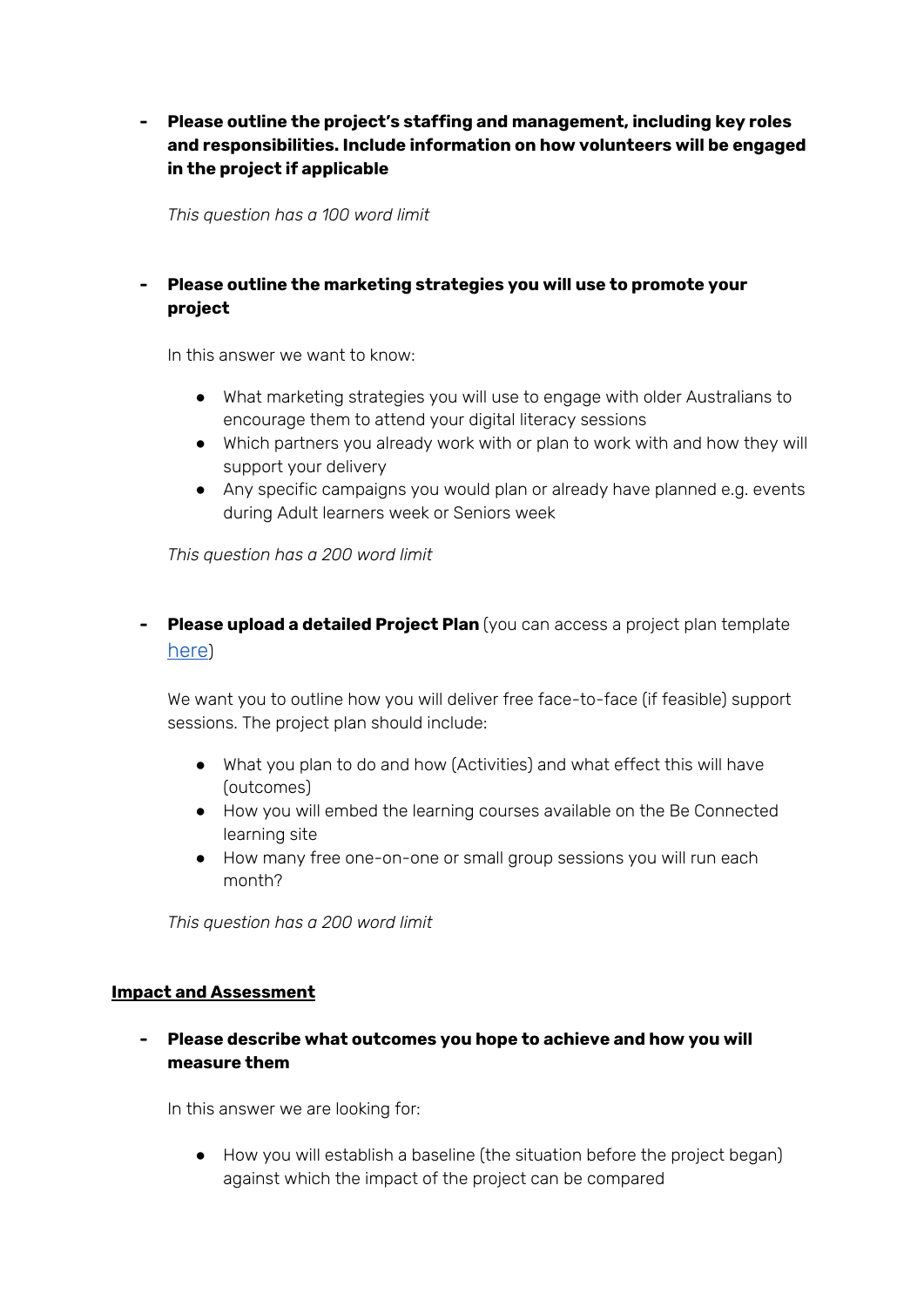- How you will measure the progress of the project, so that you can make changes if necessary to ensure you deliver all outputs and outcomes
- How you will measure the overall final impact of the project
- What methods you will use to gather evidence for each stage of the evaluation, for example using an online survey or by interviewing the people who will benefit

Please note, the evaluation process should be relative to the contract size you are applying for. For example, we would expect to see a more in depth evaluation from an organisation who is applying for \$15,000 than \$2,500.

*This question has a 100 word limit*

### **Financial**

**- Contract ID** (this section will be pre-populated)

#### **- What amount are you applying for?**

The amount needs to be the same as the contract size you are applying for, either \$2,500; \$5,000; \$10,000; or \$15,000. Please remember, first time applicants for a Building Digital Skills grant can only apply for a \$2,500 grant in the first instance.

**- Please detail the full costs of your project and the items you would like this grant to fund. Please also include any match or in kind funding**

*This question has a 100 word limit*

**- Upload the completed Budget Template** (you can access a budget template [here](https://www.beconnectednetwork.org.au/sites/default/files/budget_template_-_building_digital_skills.docx))

#### *This question has a 100 word limit*

Once your application is complete, please click "Submit" which will then allow you to review your application. Please note, the details of your application form will not be available to you on your Online Centres Network record so you are strongly advised to print a copy of this page for your records.